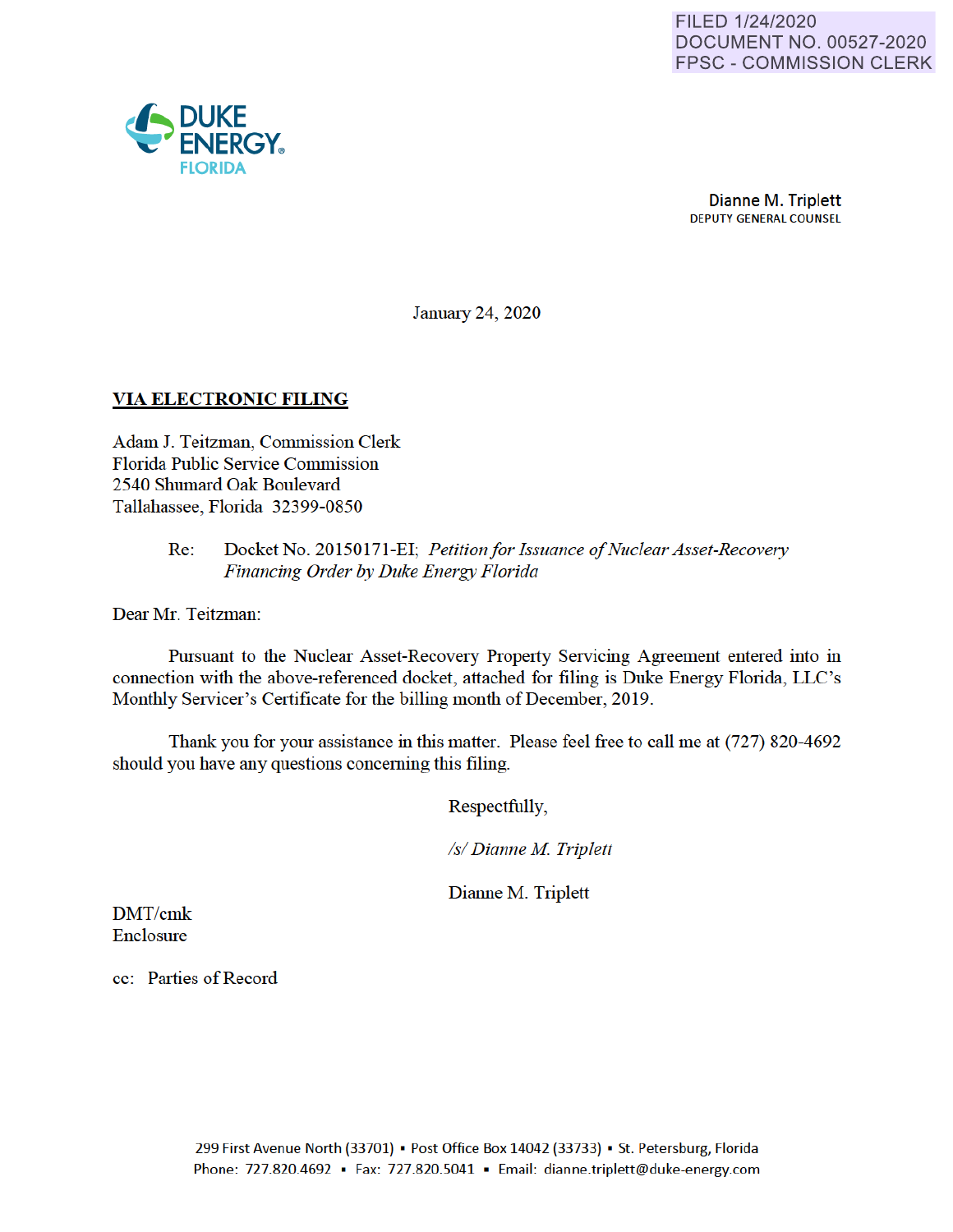# **CERTIFICATE OF SERVICE**

I HEREBY CERTIFY that a true and correct copy of the foregoing has been furnished via electronic mail to the following this  $24<sup>th</sup>$  day of January, 2020.

|                                                     | /s/ Dianne M. Triplett            |
|-----------------------------------------------------|-----------------------------------|
|                                                     | Attorney                          |
| Theresa Tan                                         | C. Rehwinkel / J. Kelly           |
| Office of the General Counsel                       | Office of Public Counsel          |
| Florida Public Service Commission                   | c/o The Florida Legislature       |
| 2540 Shumard Oak Blyd.                              | 111 West Madison Street, Room 812 |
| Tallahassee, FL 32399-0850                          | Tallahassee, FL 32399-1400        |
| <u>ltan@psc.state.fl.us</u>                         | kelly.jr@leg.state.fl.us          |
|                                                     | rehwinkel.charles@leg.state.fl.us |
| Jon C. Moyle, Jr. / Karen A. Putnal                 |                                   |
| 118 North Gadsden Street                            | James W. Brew                     |
| Tallahassee, FL 32301                               | 1025 Thomas Jefferson Street, NW  |
| jmoyle@moylelaw.com                                 | Eighth Floor, West Tower          |
| kputnal@moylelaw.com                                | Washington, DC 20007-5201         |
|                                                     | jbrew@smxblaw.com                 |
| Robert Scheffel Wright / John T. LaVia, III         |                                   |
| 1300 Thomaswood Drive                               |                                   |
| Tallahassee, FL 32308                               |                                   |
| $\frac{\text{schef}\omega_{\text{gbwlegal.com}}{2}$ |                                   |
| jlavia@gbwlegal.com                                 |                                   |
|                                                     |                                   |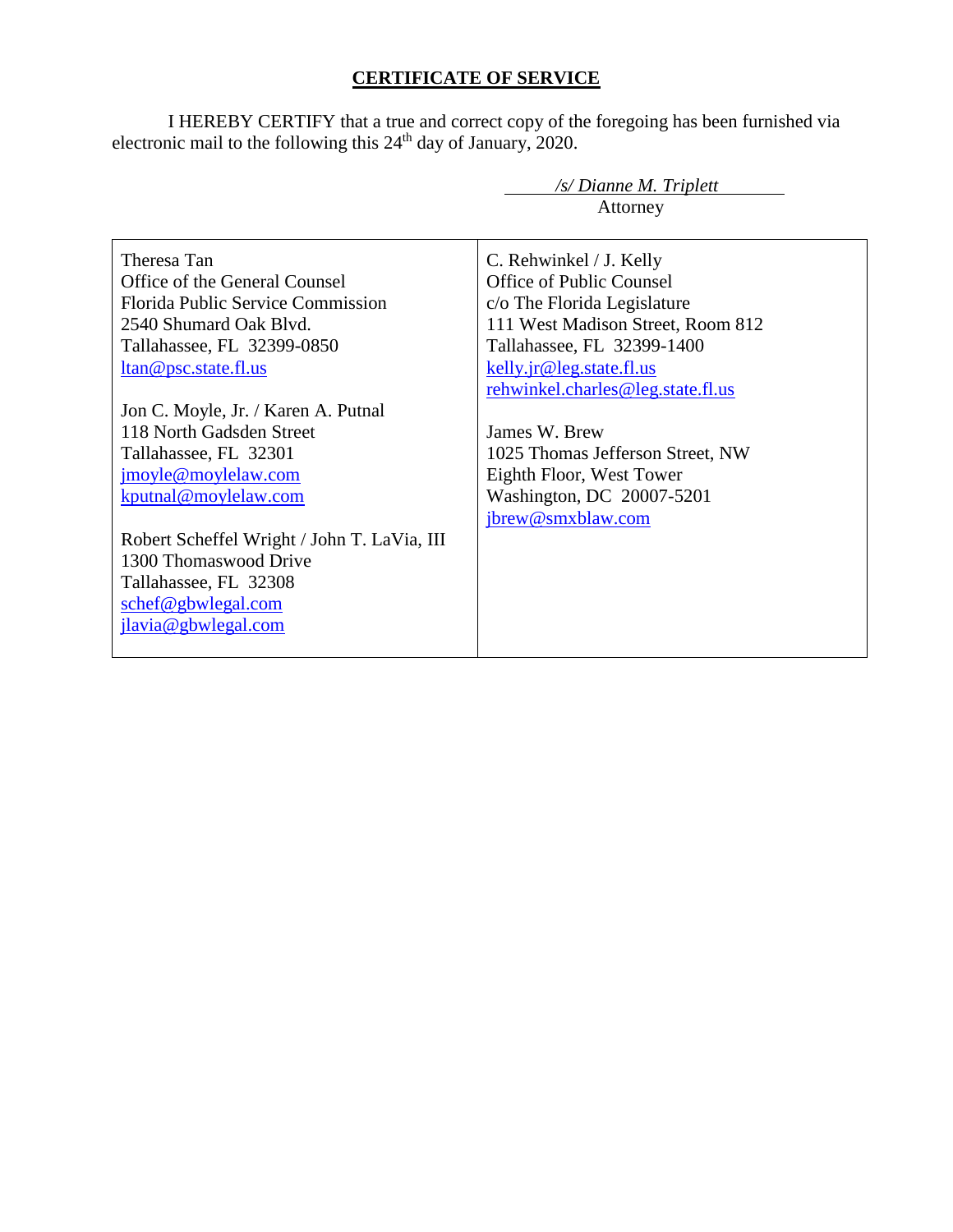### **MONTHLY SERVICER'S CERTIFICATE**

## DUKE ENERGY FLORIDA PROJECT FINANCE, LLC

#### \$1,294,290,000 Series A Senior Secured Nuclear Asset-Recovery Bonds

Pursuant to SECTION 3.01(b) of the Nuclear Asset-Recovery Property Servicing Agreement dated as of June 22, 2016 by and between Duke Energy Florida, Inc., as Servicer, and Duke Energy Florida Project Finance, LLC, as Issuer (the "Servicing Agreement"), the Servicer does hereby certify as follows:

Capitalized terms used but not defined in this Monthly Servicer's Certificate have their respective meanings as set forth in the Servicing Agreement. References herein to certain sections and subsections are references to the respective sections or subsections of the Servicing Agreement.

Current BILLING MONTH: December 2019

#### Current BILLING MONTH: 11/27/2019 - 12/30/2019

| Standard Billing for prior BILLING MONTH: November 2019        |                   |       |
|----------------------------------------------------------------|-------------------|-------|
|                                                                |                   |       |
| <b>Residential Total Billed</b>                                | Ś.<br>236,462,050 |       |
| Residential NUCLEAR ASSET-RECOVERY CHARGE ("NARC") Billed      | 4,291,248         | 1.81% |
| General Service Non-Demand Total Billed                        |                   |       |
| General Service Non-Demand NARC Billed                         | 26,345,927        |       |
|                                                                | 455,064           | 1.73% |
| General Service Billed                                         | 1,591,679         |       |
| General Service NARC Billed                                    | 25,312            | 1.59% |
|                                                                |                   |       |
| <b>General Service Demand Total Billed</b>                     | 114,749,381       |       |
| General Service Demand NARC Billed                             | 2,194,341         | 1.91% |
|                                                                |                   |       |
| Curtailable Total Billed                                       | 866,477           |       |
| <b>Curtailable NARC Billed</b>                                 | 14,123            | 1.63% |
| Interruptible Total Billed                                     |                   |       |
| Interruptible NARC Billed                                      | 11,348,330        |       |
|                                                                | 297,338           | 2.62% |
| Lighting Total Billed                                          |                   |       |
| <b>Lighting NARC Billed</b>                                    | 2,108,146         |       |
|                                                                | 8,472             | 0.40% |
| YTD Net Write-offs as a % of Total Billed Revenue (see Note 1) |                   |       |
| Non-Residential Class Customer Write-offs                      |                   |       |
| Residential Class Customer Write-offs                          |                   |       |
| Total Write-offs                                               | 0.21%             |       |
|                                                                |                   |       |
| Aggregate NARC Collections (see Note 2)                        |                   |       |
| <b>Total NARC Remitted for Current BILLING MONTH</b>           |                   |       |
| <b>Residential NARC Collected</b>                              |                   |       |
| <b>General Service Non-Demand NARC Collected</b>               | Ŝ.<br>3,428,747   |       |
| <b>General Service NARC Collected</b>                          | 364,475<br>20,378 |       |
| <b>General Service Demand NARC Collected</b>                   | 1,753,092         |       |
| <b>Curtailable NARC Collected</b>                              | 11,063            |       |
| Interruptible NARC Collected                                   | 237,549           |       |
| <b>Lighting NARC Collected</b>                                 | 6.987             |       |
| <b>Sub-Total of NARC Collected</b>                             | \$<br>5,822,291   |       |
|                                                                |                   |       |
| <b>Total Current NARC Collected and Remitted</b>               | Ś<br>5,822,291    |       |